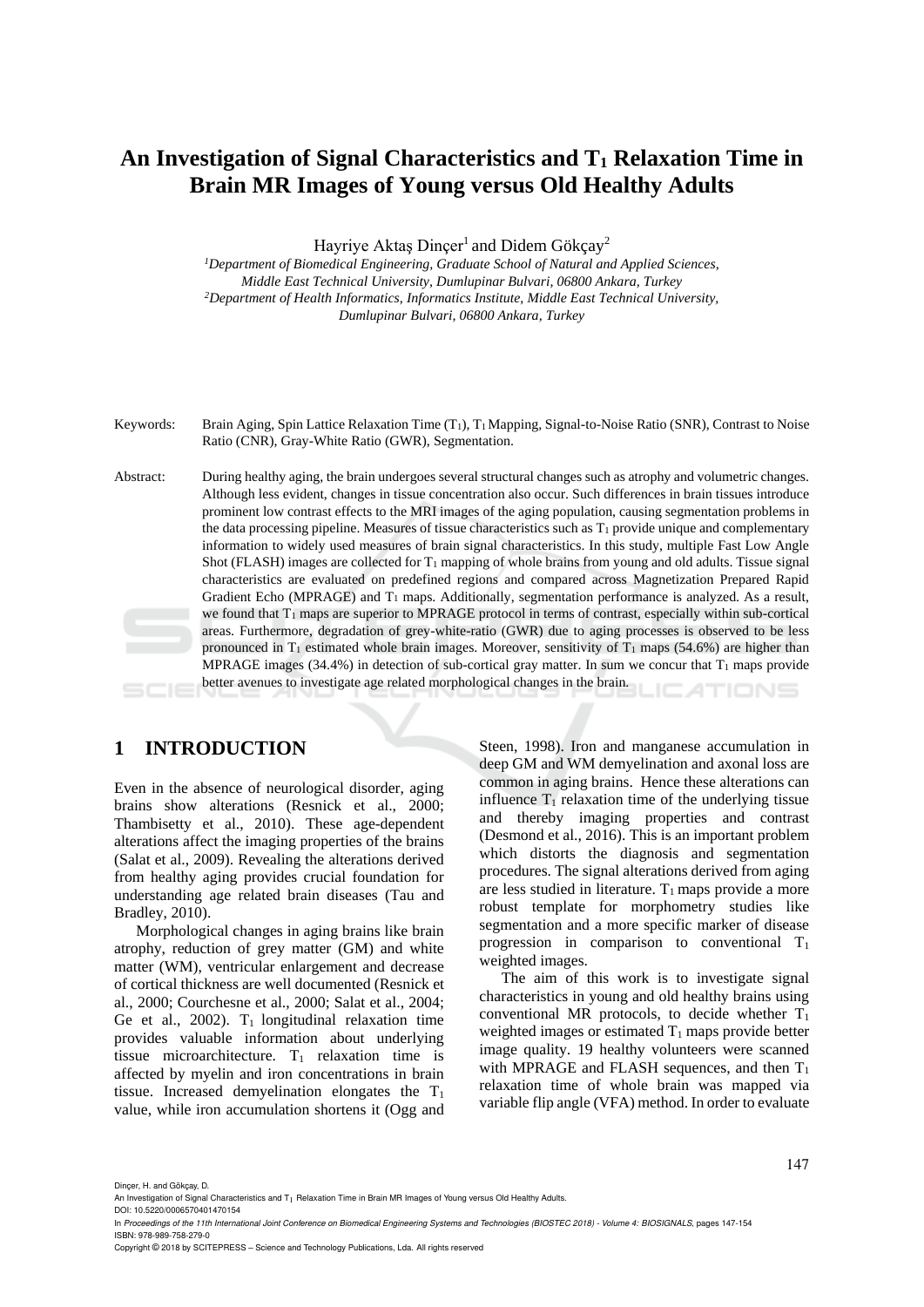the image quality contrast, gray-white-ratio (GWR), signal-to-noise ratio (SNR) and contrast-to-noise ratio (CNR) were calculated on 5 predefined specific Regions of Interest (ROI). Additionally, subcortical area of MPRAGE and  $T_1$  maps were segmented. The performance of both images were presented as sensitivity and specificity measurements.

## **2 METHOD**

First of all, whole brain was scanned with MPRAGE protocol. Then 4 brain images that adhered to the same imaging coordinates with the MPRAGE sequence were collected with FLASH sequence with varying flip angles.

Afterwards whole brain  $T_1$  maps were constructed with the help of an in-house developed MATLAB script. To be able to identify and compare signal characteristics of MPRAGE and  $T_1$  maps as well as differences across young and old adults signal to noise ratio (SNR), contrast to noise ratio (CNR) and grey white ratio (GWR) are calculated for specific landmarks.

Additionally, both MPRAGE and  $T_1$  map images were brain extracted via FSL BET (Brain Extraction Tool) (Smith, 2002), then aligned to a standard stereotaxic space and subcortical area were segmented. Sensitivity and specificity of MPRAGE and  $T_1$  maps were evaluated and also segmentation performance in both age group investigated.

#### **2.1 Subject Profile**

9 young (6 M, 3 F, age: 31.33±4.59) and 10 old (2 M, 8 F, age: 68.5±4.24) healthy volunteers participated. The study has the ethics committee approval and all participants signed informed consent. All of the subjects were reported with no clinical evidence of neurologic disease. Geriatric Depression Scale (Ertan, 2000) was applied to old subjects (score: 8.2 $\pm$ 3.65). Because of registration issues 1 young and 1 old participant were excluded from segmentation analysis.

#### **2.2 MR Acquisition**

Total duration of data collection was about 30 min. High resolution 3D MPRAGE images were obtained via 3.0 Tesla Siemens Magnetom Trio MR Scanner at the UMRAM MR Center in Bilkent University. (TR=2500 ms, TE=3.16 ms, Bandwidth=199 Hz/Pixel, matrix 256\*256, Slice Thickness 1 mm,

256 slices, FOV=256\*256 (axial), Number of Averages=1).

4 FLASH images were acquired with four different flip angles  $(3^{\circ}, 5^{\circ}, 15^{\circ}, 30^{\circ})$  (TR=20 ms, TE=4.15 ms, Bandwidth=199 Hz/Pixel, matrix 256\*256, Slice Thickness 3 mm, 44 slices, FOV=256\*256 (axial), Number of Averages=1).

We used standard MPRAGE and FLASH protocols because they are widely available and allow for estimation of  $T_1$  tissue characteristics which we wanted to investigate.

#### **2.3 T<sup>1</sup> Mapping**

The MR signal consists of several components. T1 is the longitudinally decaying component with respect to time in the MR signal. By estimating  $T_1$ characteristics and using them instead of intensity values, contrast between brain tissues can be increased. Variable flip angle (VFA) method is used for the purpose of  $T_1$  mapping of whole brain such that at least 3 images should be gathered with three different contrasts. VFA approach was shown to be a practical alternative to conventional methods, providing better precision and speed.

One of the most suitable sequences for VFA method is FLASH (Fischl, 2004). The intensity value  $I(x,y,z)$  observed in the  $(x,y,z)$  voxel of a FLASH image can be written in terms of tissue characteristics and scanning parameters TR (repetition time), TE (echo time),  $\alpha$  (flip angle) as follows:

$$
I(x,y,z) = \frac{M_0(x,y,z) e^{-TE/T_2^*} \sin(\alpha)(1 - e^{-TR/T_1}))}{(1 - \cos(\alpha) e^{-TR/T_1})}
$$
(1)

The aim is to use the multiple FLASH images for estimating  $T_1$  tissue value voxelwise.

Then segmentation or other automatic image processing procedures can be based on  $T_1$  maps instead of intensity value of the voxel. For really small  $\alpha$  values (e.g.  $\alpha=3^{\circ}$ ) cos( $\alpha$ ) approaches to 1 and the equation (1) can be reduced as follows (Buxton, 2002):

$$
I(x,y,z) = M_0(x,y,z) e^{-TE/T_2*} \sin(α)
$$
 (2)

This way, the intensity value of  $\alpha = 3^{\circ}$  image is described as the constant  $c=M_0(x,y,z) e^{-TE/T_2*}\sin(3)$ . Therefore, the first part of the eq. (1) can be determined just by using from the image with FA 3˚.

The remaining part of the equation is as follows:

$$
I_{\alpha}(x,y,z) = \frac{c(\sin(\alpha)/\sin(3)) (1 - e^{-TR/T_1}))}{(1 - \cos(\alpha) e^{-TR/T_1})}
$$
(3)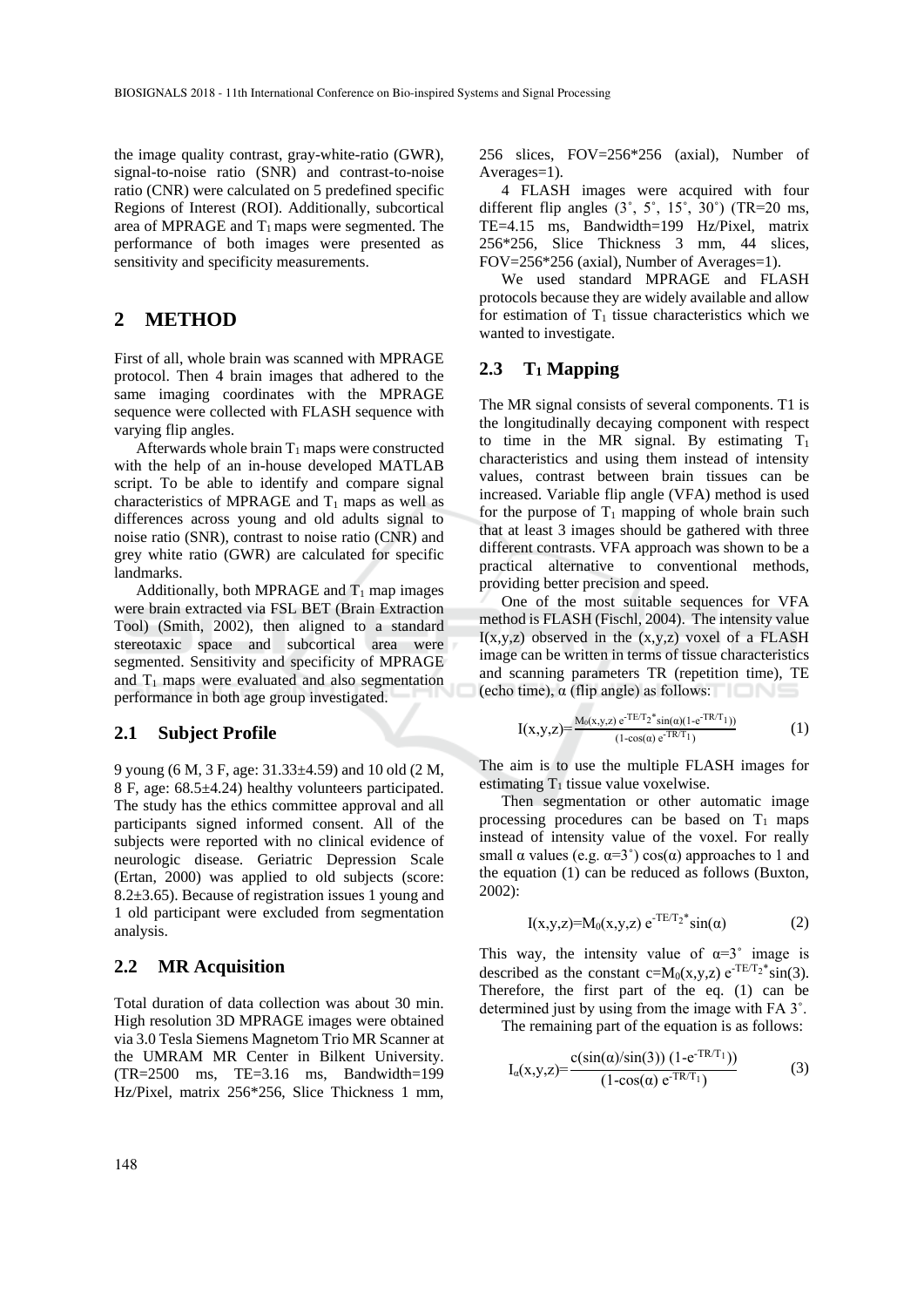In this equation,  $I_{\alpha}(x,y,z)$  is the intensity value with 5˚, 15˚ and 30˚ flip angles, respectively and c is obtained from the image with  $\alpha = 3^{\circ}$ . Since TR is a known parameter coming from scanning protocol, we need to find  $T_1$  value which is the only unknown parameter by using 3 equations derived from 3 images which is an over-determined case. We can compute the  $T_1$  value with least squares estimation method as follows:

According to literature  $T_1$  ranges between 0-4000 ms. The intensity value for  $\alpha = 5^\circ$ , 15° and 30° is computed based on eq. (3) for all of the candidate  $T_1$ values. Then, computed theoretical  $I_{\alpha}$  for each  $T_1$  and measured real  $I_a$  in image is subtracted and squared. The  $T_1$  value of the I<sub>q</sub> which has the smallest error is assigned as the  $T_1$  value of that particular voxel (i.e. LSE fit).

#### **2.4 Overview of Data Processing**

The image processing and signal evaluation pipeline is depicted in Figure 1.

#### **2.4.1 Pre-processing**

First step of pre-processing is normalizing the intensities of images acquired from different MRI sequences.

Then, semi-automated removal of skull and nonbrain parts is performed using FSL's brain extraction tool (BET) with proper options which attempt to reduce image bias, and residual neck voxels (Smith, 2002). This process provides a basis for a better segmentation.

After brain extraction, FAST (FMRIB's Automated Segmentation Tool) was used for construction of the estimated restored input image after correction for bias field as well as segmenting the MPRAGE into GM, WM, and CSF classes (Zhang et al., 2001). FSL has a superior segmentation procedure for segmentation of sub-cortical area, but this was not utilized in our study. FAST has the ability to give an output per each tissue class and these are binary images which will be used as a mask later. However, since  $T_1$  maps were synthetically produced, package programs like FSL failed to produce segmented volumes. Because of this problem,  $T_1$ maps were segmented by manual thresholding.  $T_1$ values reported in literature as follows:  $T_{1WM} \le 1074$ ms,  $1074 \le T_{1GM} \le 1359$  ms and  $1400 \le T_{1CSF} \le 4000$  ms. All of the images were registered to the standard stereotaxic space (Talairach and Tournoux, 1988). The brain volumes were warped (using 12-parameter affine transform) to TT\_N27+tlrc template volume.

Alignment of  $T_1$  maps and MPRAGE images was accomplished by using AFNI.

In order to obtain  $T_1$  values of a specific brain tissue type voxel-by-voxel arithmetic on 3D datasets was calculated by using AFNI's calculator program. In our case,  $T_1$  estimated image and GM mask were multiplied. Hence the resulting image contains  $T_1$ values belonging to only GM and everything else is zero. The same procedure was repeated for all of the three tissue types and average  $T_1$  values of each one were determined.



Figure 1: Image processing and signal evaluation pipeline.

#### **2.4.2 Signal Measurements within ROIs**

Two subcortical and three cortical GM landmarks were defined to demonstrate age dependent alterations in tissue characteristics. Cortical ROIs were as follows: Rostral Medial Frontal Gyrus (RMFG), crossing point of Superior Frontal Sulcus and Pre-central Sulcus (SFPC), Posterior Central Gyrus (PCG). Caudate and Putamen were chosen as subcortical landmarks (Fig. 2). Also four adjacent WM regions that are neighboring to defined GM ROIs were specified to be able to study Gray-to-White signal Ratios –GWR (adjacent regions were chosen on purpose because they bear similar artefacts based on flip angle inhomogeneity).

Caudate and Putamen are landmarks much studied in  $T_1$  mapping literature. RMFG is an important landmark which has a strong reduction in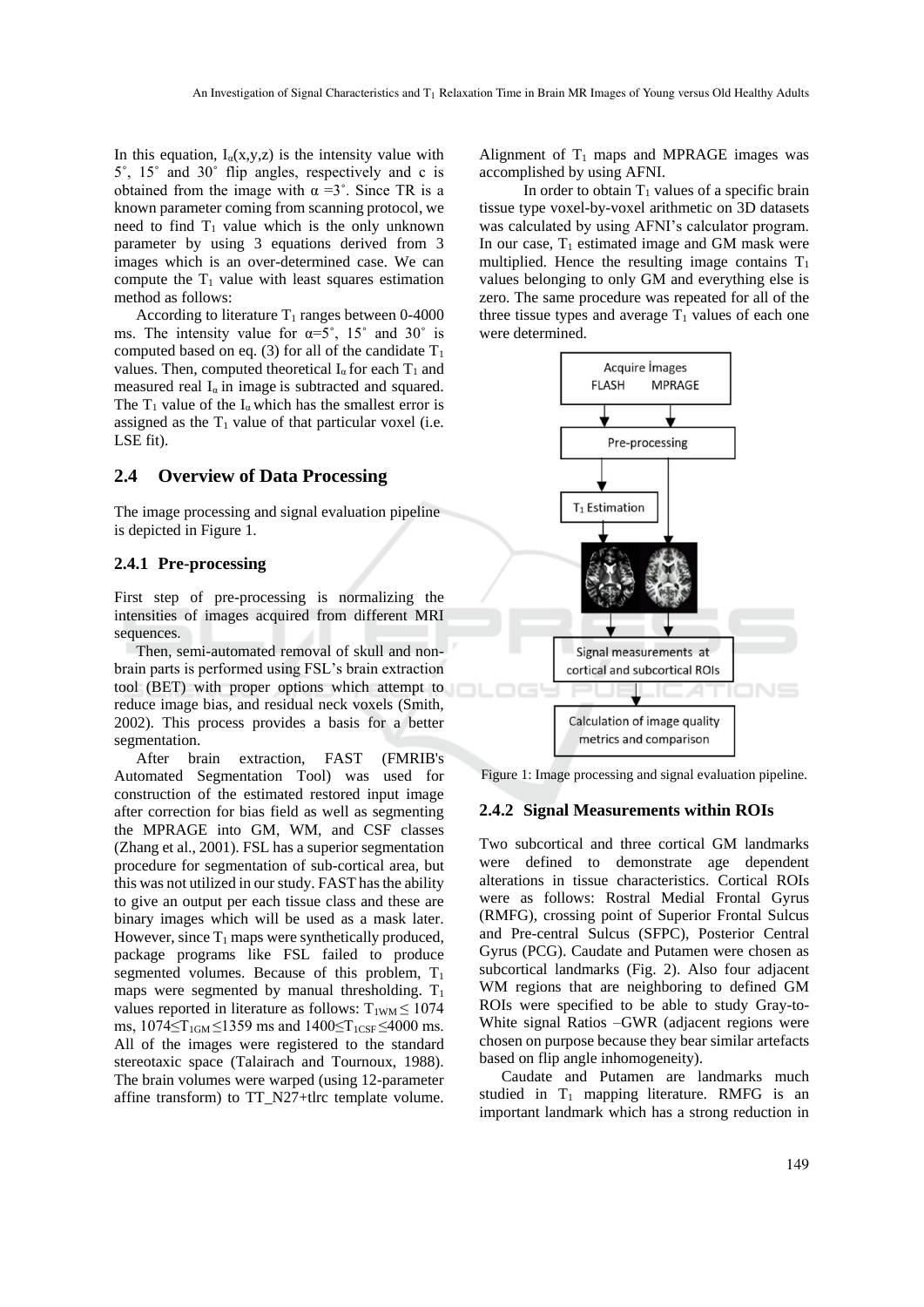WM but not GM in aging (Salat et al., 2009). PCG is a prominent structure in the parietal lobe at the crossing of post-central and central sulci and the primary sensory area of the cerebral cortex. According to a study by Salat et al., (2009) the superior frontal gyrus showed a remarkable signal change with age.



Figure 2: Cortical and subcortical landmarks.

There are several different metrics from which image quality can be inferred. In a high quality image, the measured signal must be higher than noise, the contrast between different tissue types should be high and gray to white ratio should not be close to 1 so that GM and WM structures are identifiable from each other. During aging, these features should be preserved, so that automated morphological analyses derived from adult brains are applicable. Some important metrics in this regard are defined as follows.

**Signal-to-Noise Ratio (SNR):** SNR is calculated by dividing the mean of tissue intensity to the standard deviation of background noise (Lu, 2005) (background noise is measured from Corpus Callosum since its intensity distribution is homogeneous).

$$
SNR = S_{MEAN}/SD_{noise}
$$
 (4)

**Contrast-to-Noise Ratio (CNR):** The CNR is a combination of both contrast and SNR. The difference between SNR values of two tissue types gives information about CNR (Lu, 2005).

$$
CNR = SNR_{WM} - SNR_{GM} \tag{5}
$$

**Gray-to-White Ratio (GWR):** GWR is the proportion of the GM signal intensity to that of WM. The power of this metric comes from the dependence on only mean of the tissue signals, not noise.

$$
GWR = S_{GM}/S_{WM} \tag{6}
$$

In the worst case, the intensities of two different tissues would be equal and the GWR approximates to 1. The intensity characteristics of the MPRAGE and  $T_1$  maps are reversed (i.e.  $T_{1CSF} \ge T_{1GM} \ge T_{1WM}$ , while  $I_{WM} \geq I_{GM} \geq I_{CSF}$  in MPRAGE). This situation requires

a normalization for measuring the absolute distance of GWR from 1. The absolute distance from 1 gives the information about the distinguishability of the tissues and will be mentioned as 'scaled GWR' in the rest of this article.

## **2.5 Sub-cortical Segmentation, Sensitivity and Specificity**

For the comparison of labels and evaluation of segmentation performance Desai atlas (Destrieux et al., 2010) is chosen. A dilated mask based on this atlas is created for the subcortical structures including Caudate, Putamen, Thalamus and Globus Pallidus. The segmented GM volumes of MPRAGE and  $T_1$ maps were multiplied by this mask and sensitivity and specificity were calculated to evaluate if sub-cortical GM is accurately measured.

**True Positive Rate (Sensitivity):** Sensitivity relates to the ability of the segmented images to correctly detect GM that is labelled as GM in the atlas. In other words, sensitivity (TPR) of the segmentation is the proportion of the voxels labelled as GM that is labelled as GM in atlas, expressed as follows:

Sensitivity = 
$$
\frac{\text{number of TP}}{\text{number of TP} + \text{number of FN}} \tag{7}
$$

**True Negative Rate (Specificity):** Specificity (TNR) relates to the segmentation's ability to correctly reject voxels that are not labelled as GM in atlas. Mathematical formulation is as follows:

$$
Specificity = \frac{number of TN}{number of TN + number of FP}
$$
 (8)

## **3 RESULTS**

### **3.1 Signal Characteristics**

For signal measurements, average values of the ROIs are compared between subject groups via repeated measures ANOVA. The outcomes are presented graphically in Figure 3.

## **3.1.1 GWR Cortical Measurements**

There is a significant main effect of image type on GWR (F (1, 15) = 156.073, p < 001,  $\eta_p^2 = 912$ ). T<sub>1</sub> maps have a higher scaled GWR corresponding to a better contrast (M=2.323, SE=.130) than MPRAGE images (M=.737, SE= .130). However, GWR did not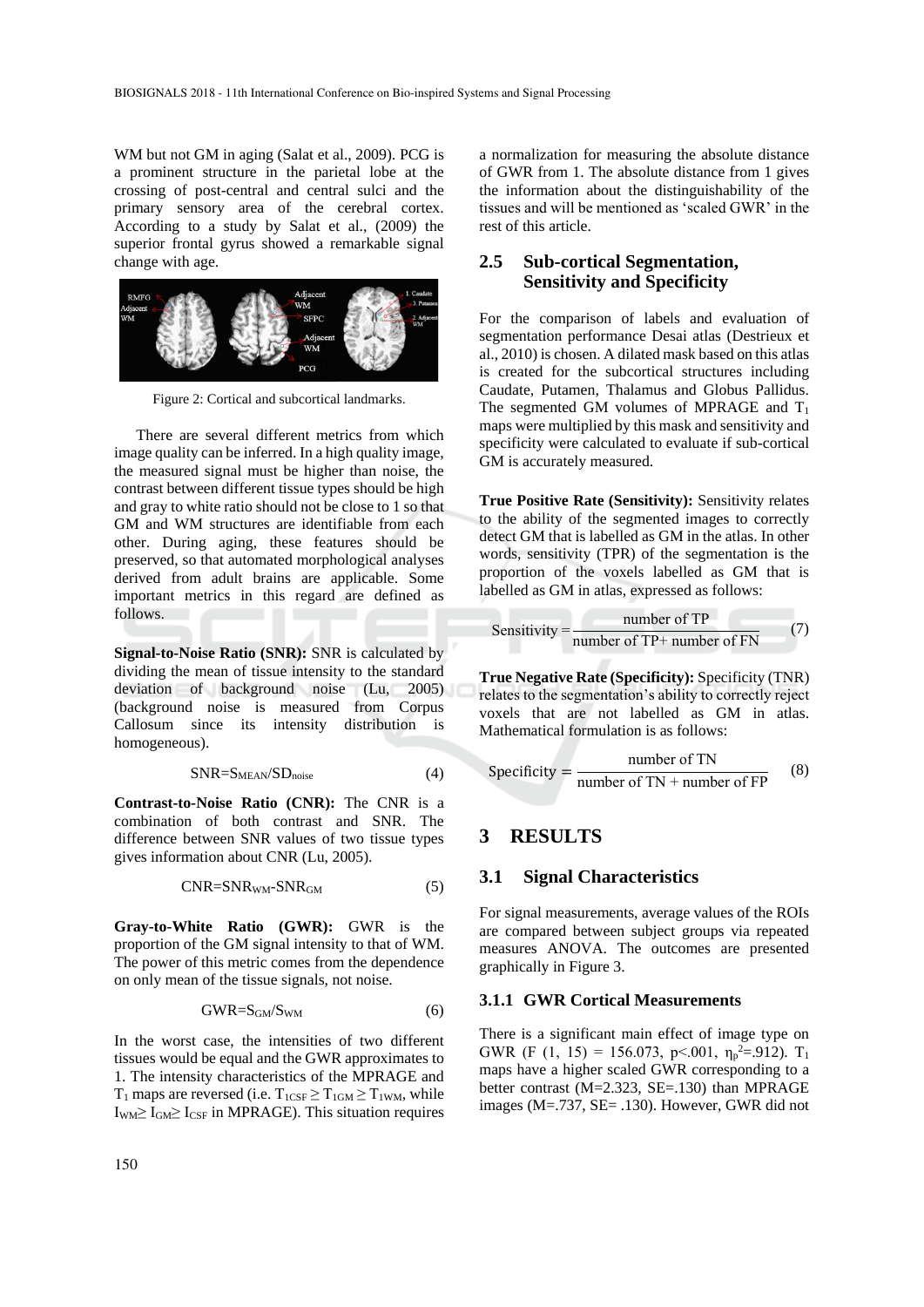differ significantly between young and old subjects. The interaction between age and image type also did not differ significantly.

#### **3.1.2 GWR Subcortical Measurements**

There is a significant main effect of image type on GWR (F (1, 15) = 426.150, p<.001,  $\eta_{p}^2 = .966$ ). T<sub>1</sub> maps have a higher scaled GWR corresponding to a better contrast (M=1.392, SE=.005) than MPRAGE images (M=.753, SE= .032). However, GWR did not differ significantly between young and old subjects. The interaction between age and image type also did not differ significantly.

#### **3.1.3 SNR Cortical Measurements**

There is a marginally significant main effect of image type on SNR (F (1, 15) = 4.281, p=.056,  $\eta_{p}^2$  = 222). T<sub>1</sub> maps have a higher SNR (M=28.298, SE=4.264) than MPRAGE images (M=18.517, SE=1.66). Additionally, SNR differs significantly between young (M=28.608, SE=3.218) and old subjects  $(M=18.207, SE=3.034)$  (F  $(1, 15) = 5.531, p<0.05$ ,  $\eta_p^2 = 269$ ). The interaction between age and image type did not differ significantly.

#### **3.1.4 SNR Subcortical Measurements**

There is no significant main effect of image type on SNR. However, SNR differs significantly between young (M=34.362, SE=4.130) and old subjects  $(M=18.870, SE=3.894)$  (F  $(1, 15) = 7.448, p<0.05$ ,  $\eta_p^2 = 0.332$ . The interaction between age and image type did not differ significantly.

#### **3.1.5 CNR Cortical Measurements**

There is a significant main effect of image type on CNR (F (1, 15) = 11.102, p<.01,  $\eta_p^2$  = 425).  $T_1$  maps have a higher CNR  $(M=16.043, SE=2.618)$  than MPRAGE images (M=6.900, SE=.439). Additionally, CNR differs significantly between young (M=15.637, SE=1.864) and old subjects  $(M=7.306, SE=1.757)$  (F (1, 15) = 10.578, p < 01,  $\eta_p^2$ =.414). The interaction between age and image type did not differ significantly.

#### **3.1.6 CNR Subcortical Measurements**

There is no significant main effect of image type on CNR. However, CNR differs significantly between young (M=10.384, SE=1.118) and old subjects  $(M=5.449, SE=1.055)$  (F  $(1, 15) = 10.310, p<0.01$ ,

 $\eta_p^2 = 0.407$ . The interaction between age and image type did not differ significantly.

#### **3.2 Segmentation**

In Figure 4, TPR and TNR are overlaid to  $T_1$  maps and MPRAGE images of young and old exemplar participants. While TNR looks like similar in both segmented images, TPR is better in  $T_1$  maps. Although segmentation of  $T_1$  maps is conducted through a crude method (i.e. thresholding), segmentation of MPRAGE images failed to detect some important subcortical structures like putamen and thalamus.

#### **3.2.1 True Positive Rate (Sensitivity)**

Image type has a significant main effect on the True Positive Rate (TPR) (F(1,15)=111.892, p<.001,  $\eta_p^2 = 0.882$ ). The sensitivity of T<sub>1</sub> maps (M=.546,  $SE=.012$ ) is higher than MPRAGE (M=.344, SE=.012). There is no interaction between image type and age*.* There is no significant difference between young and old subjects' sensitivity (Figure 5 a).

### **3.2.2 True Negative Rate (Specificity)**

Image type does not significantly affect the True Negative Rate (TNR). There is no interaction between image type and age*.* There is no significant difference between young and old subjects' specificity (Figure 5 b).

## **3.3 Comparison of T<sup>1</sup> across Age Groups**

To investigate  $T_1$  spin-lattice relaxation time alterations through aging, all of the five GM landmarks (Table 1) and four adjacent WM (Table 2) were evaluated in both old and young subjects.  $T_1$ values between two populations were tested with independent samples t-test and the outcomes are summarized in the following tables.  $T_1$  prolongation with aging was an expected result, hence all of the GM structures except for posterior central gyrus, adjacent WM between caudate and putamen and adjacent WM to RMGF showed prolonged values with increasing age ( $p \le 0.05$ ). We found that average  $T_1$  value of young subjects is 605 $\pm$ 129 ms for WM and 1147.4 $\pm$ 194 ms for GM. Estimated T<sub>1</sub> value for olds is and 733±141 ms 1399.4±135 ms for GM.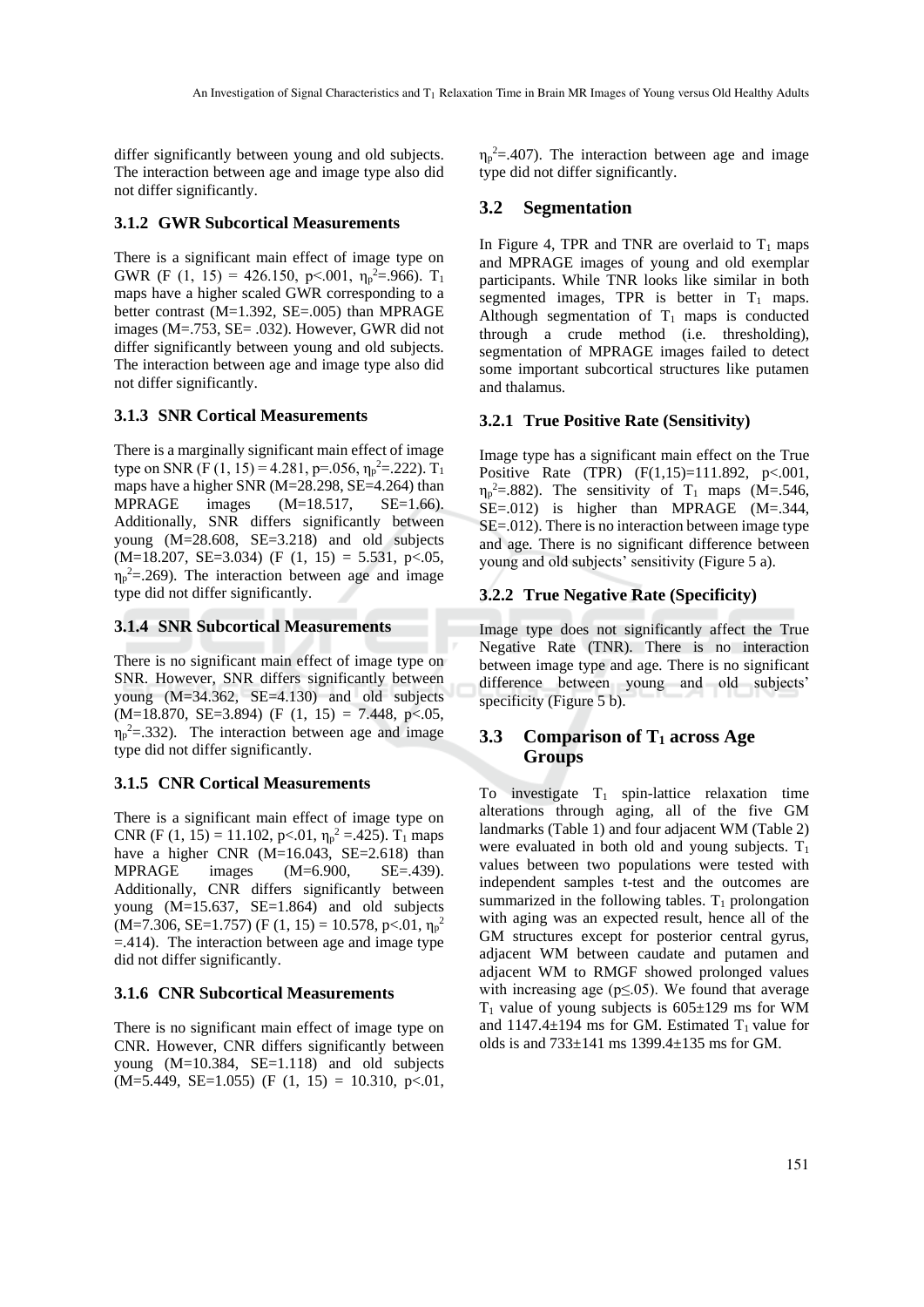| <b>ROI</b>  | Age   | $Mean+$<br>Std. Err | t     | р    |
|-------------|-------|---------------------|-------|------|
| Caudate     | Young | $1213 \pm 32$       | 2.226 | .040 |
|             | Old   | $1331 + 41$         |       |      |
| Putamen     | Young | $1220+24$           | 2.423 | .027 |
|             | Old   | 1339±41             |       |      |
| <b>RMFG</b> | Young | $895 \pm 111$       | 4.048 | .001 |
|             | Old   | $1593 \pm 129$      |       |      |
| <b>PCG</b>  | Young | 1438±124            | 1.413 | .176 |
|             | Old   | $1221 \pm 95$       |       |      |
| <b>SFPC</b> | Young | $971 \pm 86$        |       | .001 |
|             | Old   | $1513 \pm 110$      | 3.807 |      |

Table 1: Statistics of GM ROIs in perspective of Spin-Lattice Relaxation Time  $(T_1)$  (ms).

(RMFG: Rostral middle frontal gyrus, PCG: Posterior-central gyrus, SFPC: crossing point of Superior Frontal Sulcus and Precentral Sulcus).

Table 2: Statistics of WM ROIs in perspective of Spin-Lattice Relaxation Time  $(T_1)$  (ms).

| <b>ROI</b>      | Age   | $Mean \pm Std$ .<br>Err |         | p    |
|-----------------|-------|-------------------------|---------|------|
| CP adj. WM      | Young | $848 + 21$              | 3.500   | .003 |
|                 | Old   | $979 \pm 30$            |         |      |
| RMFG adj.<br>WM | Young | $579 \pm 70$            | 2.271   | .036 |
|                 | Old   | $758 + 40$              |         |      |
| PCG adj. WM     | Young | $517 + 51$              | $-.565$ | .579 |
|                 | Old   | $565 + 65$              |         |      |
| SFPC adj. WM    | Young | $480 + 66$              | 1.932   | .070 |
|                 | Old   | $633+47$                |         |      |

(CP adj. WM: Adjacent WM between caudate and putamen, RMFG adj. WM: Adjacent WM to RMGF, PCG adj. WM: Adjacent WM to PCG, SFPC adj. WM: Adjacent WM to SFPC).

## **4 DISCUSSION AND CONCLUSION**

Standard MRI sequences are composed of multiple MR tissue properties such as  $T_1$  and  $T_2$  relaxation times prohibiting direct mapping from pixel intensity to tissue classification. This study demonstrated that usage of intrinsic tissue parameters such as  $T_1$  spinlattice relaxation time instead of tissue signal intensities produces a more valid metric to detect agerelated microstructural changes in healthy ageing providing a better scaffold for tissue segmentation. Unfortunately, small sample size is an important limitation of our study. The following interpretations and conclusions should be considered bearing this limitation in mind.

In our study, estimated  $T_1$  values are consistent with literature (Lu et al., 2005; Marques et al., 2010; Deoni et al., 2005; Okubo et al., 2017). A future study

can be conducted to determine the accuracy of FLASH images in estimating  $T_1$  maps in comparison to MP2RAGE images. Interestingly, our findings with respect to prolongation of  $T_1$  in aging agree with only some studies (Cho et al., 1997), while contradict with others (Saito et al., 2009; Gracien et al., 2017). A recent study demonstrated that age-related changes in  $T_1$  relaxation time vary by location in deep GM (Okubo et al., 2017). When the relationship between  $T_1$  prolongation, axonal loss (van Waesberghe et al., 1999) and demyelination of WM is considered, interpretation of interpretation of the discrepancies of T1 values in the aging brain becomes a hard problem. Conducting a longitudinal study instead of crosssectional might provide valuable information since  $T_1$ mapping is sensitive to age-related microstructural changes.

Additionally, the characterization of signal changes in healthy aging provides important information that is complementary to morphometric studies of regional brain volumes (Davatzikos and Resnick, 2002). In segmentation analysis,  $T_1$  maps have definitely better sensitivity (54.6%) than MPRAGE images (34.4%) although specificity did not differ significantly between two images. As future work, segmentation of  $T_1$  maps can be evaluated with modern segmentation methods so that the utilities provided by  $T_1$  mapping in the aging brain becomes obvious.

In terms of signal calculations GWR computation has several advantages over other signal computations: For both cortical and subcortical areas, T<sup>1</sup> maps are inarguably better than MPRAGE. Furthermore, in  $T_1$  maps, signal characteristics did not degrade in the aged population. For other measures such as SNR and CNR,  $T_1$  maps have superiority compared to MPRAGE on cortical level. Unfortunately, both SNR and CNR revealed degradation through.

Overall, for several signal characteristics,  $T_1$  maps have better quality because unlike conventional MR protocols, the signal quality does not degrade over aging.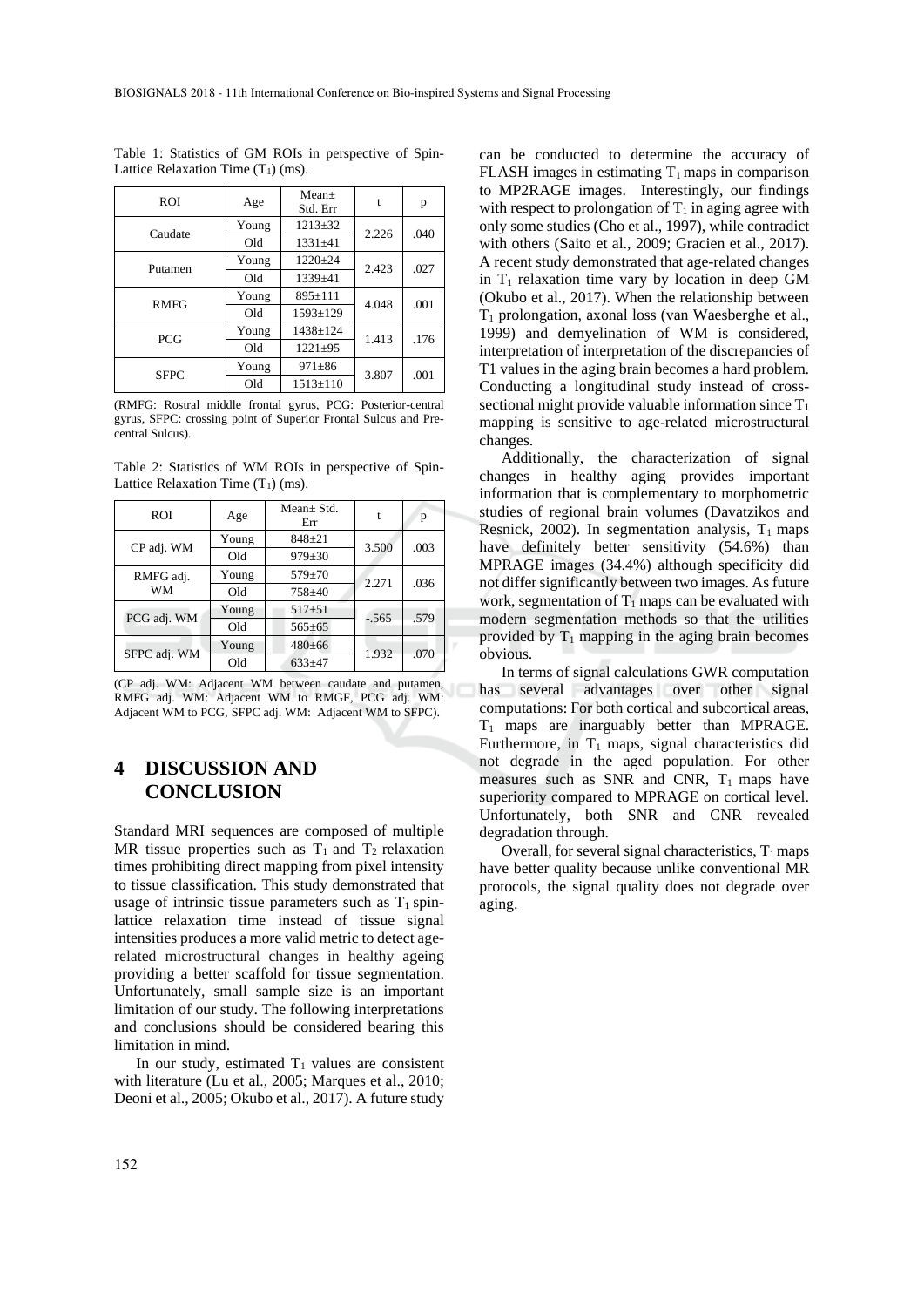

Figure 3: Comparison of GWR, CNR and SNR of young and old population as well as image type (MPRAGE vs T1 maps).



Figure 4: Comparison of gray matter segmentation performance of MPRAGE and T<sub>1</sub> maps, sensitivity and specificity measures of a young (a) and old (b) subject.



Figure 5: Sensitivity (a) and Specificity (b) values of both populations and image types (MP: MPRAGE, T1: T<sub>1</sub> map.